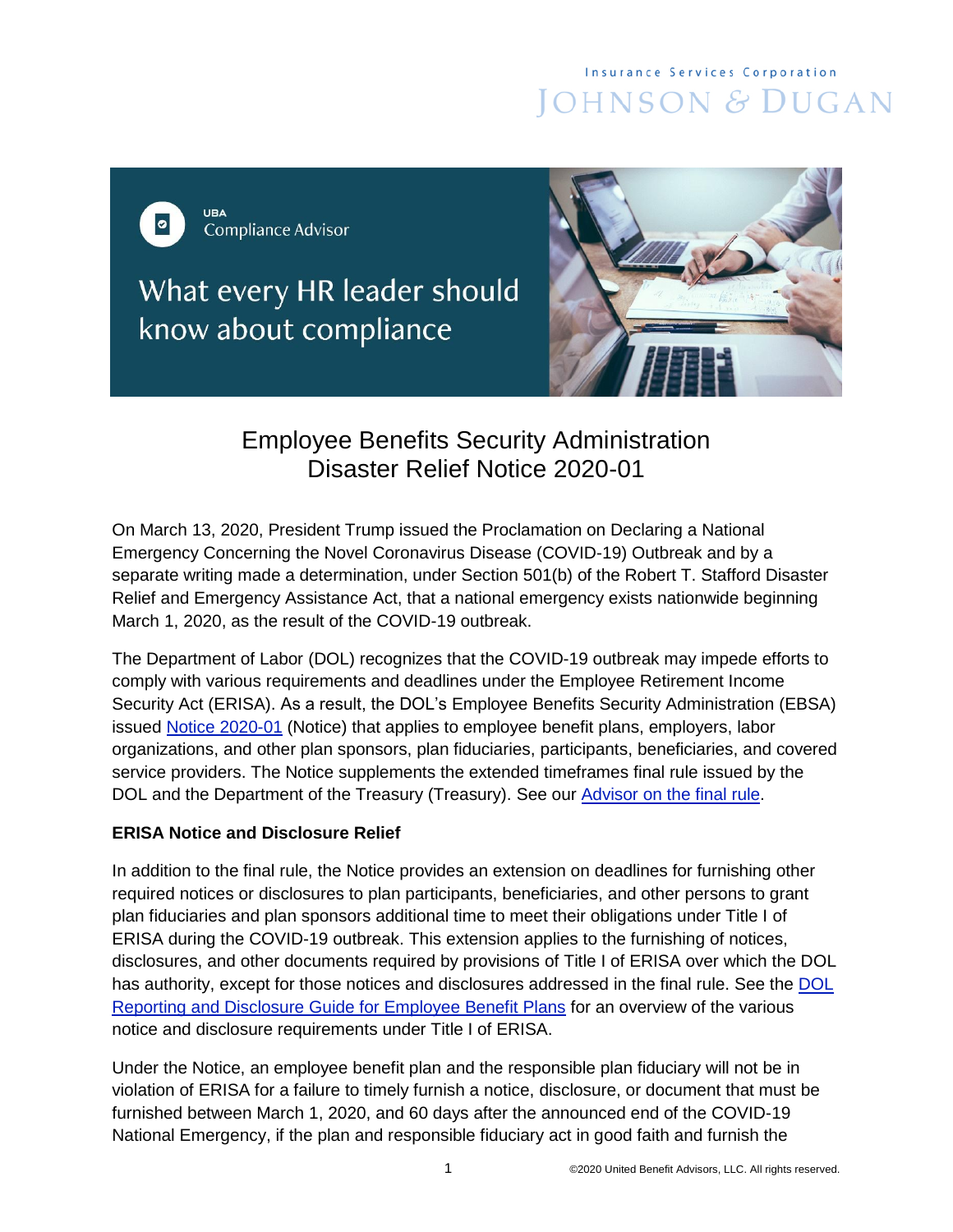

notice, disclosure, or document as soon as administratively practicable under the circumstances. Good faith acts include use of electronic alternative means of communicating with plan participants and beneficiaries whom the plan fiduciary reasonably believes have effective access to electronic means of communication, including email, text messages, and continuous access websites.

The Notice specifically provides that relief is available for Form M-1 filings required for multiple employer welfare arrangements (MEWAs) and certain entities claiming exceptions for the same time period as the Form 5500 filing relief that is provided under Internal Revenue Service (IRS) [Notice 2020-23.](https://www.irs.gov/pub/irs-drop/n-20-23.pdf) See our [Advisor](https://cdn2.hubspot.net/hubfs/182985/Compliance/ComplianceAdvisor_TaxFiling_DeadlineExtension_042720.pdf) for information on the Form 5500 filing relief.

#### **Plan Loans and Distributions**

The DOL has taken a temporary non-enforcement position on retirement plan loan and distribution procedural deficiencies. Under the Notice, retirement plans that do not follow procedural requirements for plan loans or distributions imposed by the terms of the plan, will not be treated as in violation of Title I of ERISA if: 1) the failure is solely attributable to the COVID-19 outbreak; 2) the plan administrator makes a good-faith diligent effort under the circumstances to comply with those requirements; and 3) the plan administrator makes a reasonable attempt to correct any procedural deficiencies, such as assembling any missing documentation, as soon as administratively practicable. The relief is limited to the DOL's authority under Title I of ERISA and does not extend to Title II of ERISA, which contains provisions analogous to those under the Internal Revenue Code and subject to the jurisdiction of the IRS, such as the spousal consent rules for distributions.

Under the Notice, the DOL will not consider any person to have violated Title I of ERISA, including the requirement that the loan be adequately secured by the account balance, solely because: 1) the person made a plan loan to a qualified individual during the loan relief period in compliance with the Coronavirus Aid, Relief, and Economic Security Act (CARES Act) and the provisions of any related IRS notice or other published guidance; or 2) a qualified individual delayed making a plan loan repayment in compliance with the CARES Act and the provisions of any related IRS notice or other published guidance.

The Notice provides that an employee pension benefit plan may be amended to provide the relief for plan loans and distributions described in section 2202 of the CARES Act and the DOL will treat the plan as being operated in accordance with the terms of the amendment prior to its adoption if: 1) the amendment is made on or before the last day of the first plan year beginning on or after January 1, 2022, or such later date prescribed by the Secretary of the Treasury, and 2) the amendment meets the conditions of section  $2202(c)(2)(B)$  of the CARES Act.

#### **Participant Contributions and Loan Repayments**

Under the Notice, the DOL will not take enforcement action with respect to a temporary delay in forwarding participant payments and withholdings to employee pension benefit plans during the period from March 1, 2020, and ending on the 60th day following the announced end of the